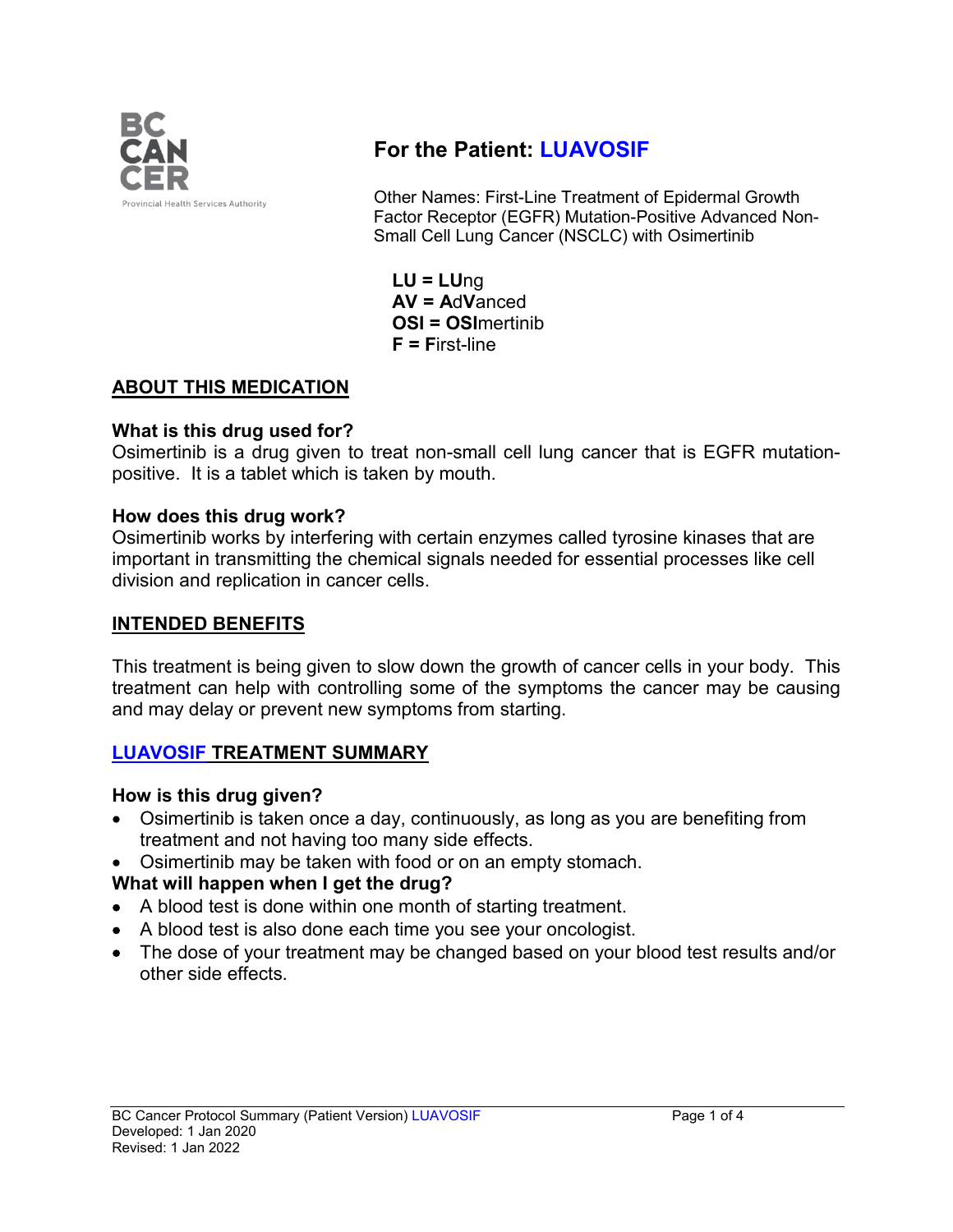# **SIDE EFFECTS AND MANAGEMENT:**

- Your oncologist will review the risks of treatment and possible side effects with you before starting treatment.
- The pharmacist will review how to take the medication and possible side effects with you on the day you first pick up your medication.
- Unexpected and unlikely side effects can occur with any drug treatment. *The ones listed below are particularly important for you to be aware of.* Please refer to the patient information handout entitled "*For the Patient: Osimertinib*" for a complete list of possible side effects and their management.

| <b>SERIOUS</b><br><b>SIDE EFFECTS</b>                            | <b>MANAGEMENT</b>                                                                                                                                                                                                                                                                                                                                                                                                                                                         |
|------------------------------------------------------------------|---------------------------------------------------------------------------------------------------------------------------------------------------------------------------------------------------------------------------------------------------------------------------------------------------------------------------------------------------------------------------------------------------------------------------------------------------------------------------|
| Slow or abnormal heart rhythm<br>(QT prolongation) rarely occurs | Minimize your risk of abnormal heart rhythm by:<br>Always checking with your doctor and pharmacist<br>about drug interactions when starting a new<br>medication, herbal product or supplement.<br>Avoiding grapefruit and grapefruit juice and other<br>$\bullet$<br>similar fruits when taking osimertinib.<br>Tell your doctor <i>immediately</i> or get emergency help if<br>your heart is beating irregularly or fast, or if you feel<br>faint, lightheaded or dizzy. |
| <b>Heart failure rarely occurs</b>                               | Regular heart tests will be done throughout your<br>treatment to monitor your heart function.<br>Immediately report any signs of heart failure such as<br>$\bullet$<br>shortness of breath, fatigue or leg swelling.                                                                                                                                                                                                                                                      |
| Lung problems rarely occur                                       | Tell your doctor immediately or get emergency help if<br>you have difficulty breathing, shortness of breath, cough<br>or tightness in the chest.                                                                                                                                                                                                                                                                                                                          |
| Eye problems rarely occur                                        | Tell your doctor right away if you get any symptoms of<br>eye problems: eye pain, swelling, redness with a gritty<br>feeling, watery eyes, blurred vision, sensitivity to light,<br>sudden changes in your eyesight, or any other changes.<br>You may be at increased risk if you wear contact<br>lenses. Use caution when driving or operating<br>machinery.                                                                                                             |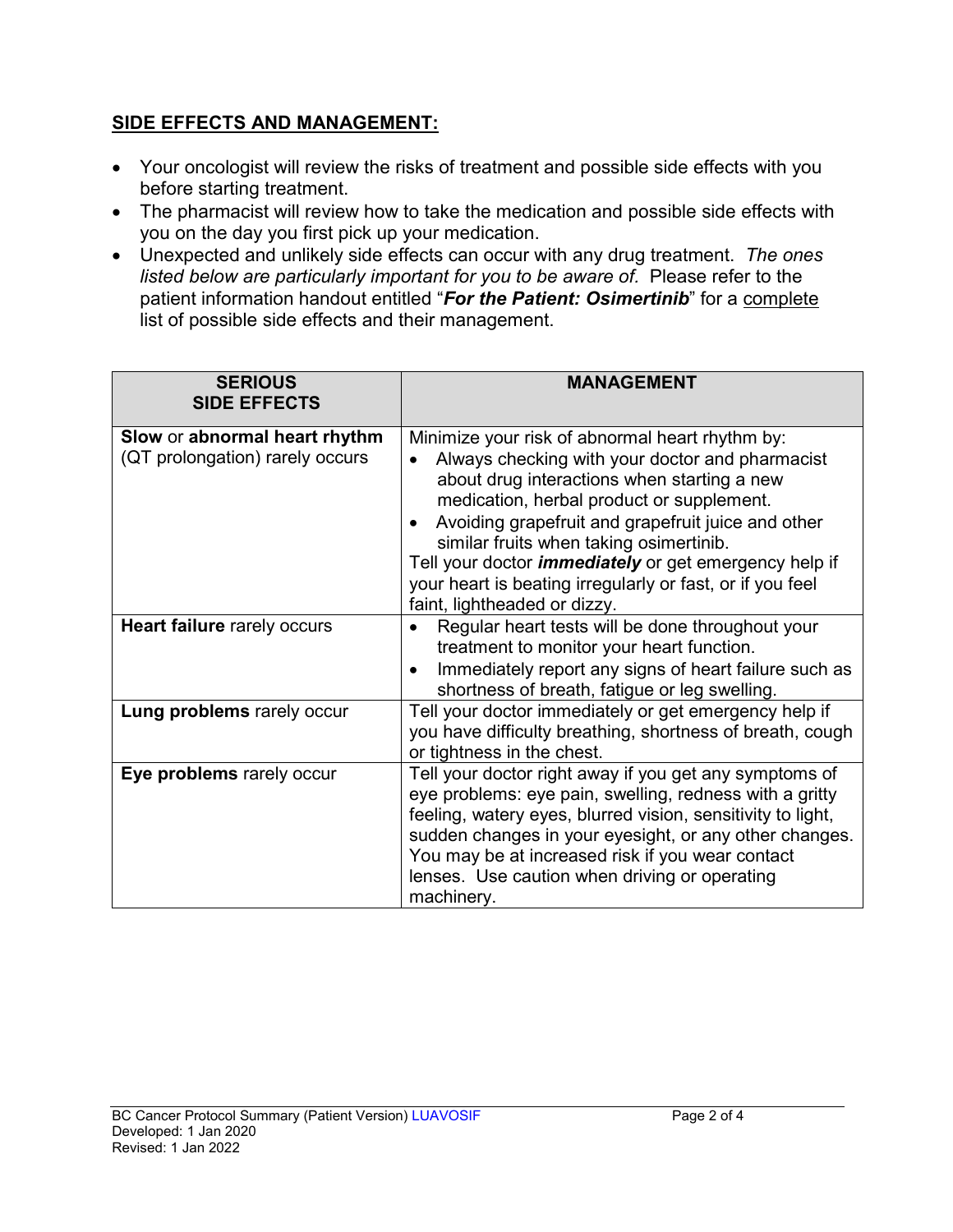| <b>OTHER</b><br><b>SIDE EFFECTS</b>                                                        | <b>MANAGEMENT</b>                                                                                                                                                                          |
|--------------------------------------------------------------------------------------------|--------------------------------------------------------------------------------------------------------------------------------------------------------------------------------------------|
| Nausea and vomiting may occur.<br>Most people have little or no<br>nausea.                 | You may be given a prescription for an anti-nausea<br>$drag(s)$ to take at home. It is easier to prevent<br>nausea than to treat it once it has occurred, so<br>follow directions closely. |
|                                                                                            | Drink plenty of liquids.                                                                                                                                                                   |
|                                                                                            | Eat and drink often in small amounts.<br>$\bullet$                                                                                                                                         |
|                                                                                            | Try the ideas in Food Choices to Help Control<br><b>Nausea</b>                                                                                                                             |
| <b>Diarrhea</b> may sometimes occur                                                        | To help diarrhea:                                                                                                                                                                          |
|                                                                                            | Drink plenty of fluids.<br>$\bullet$                                                                                                                                                       |
|                                                                                            | Eat and drink often in small amounts.<br>$\bullet$                                                                                                                                         |
|                                                                                            | Avoid high fibre foods as outlined in Food Ideas to<br>Help Manage Diarrhea.                                                                                                               |
| <b>Constipation may sometimes</b><br>occur                                                 | To help with constipation:                                                                                                                                                                 |
|                                                                                            | Drink plenty of fluids.<br>$\bullet$                                                                                                                                                       |
|                                                                                            | Exercise if you can.<br>$\bullet$                                                                                                                                                          |
|                                                                                            | Try the ideas in Suggestions for Dealing with<br>Constipation.                                                                                                                             |
| Skin rash and dry or itchy skin<br>commonly occur                                          | Moisturizing creams can help reduce skin dryness<br>$\bullet$                                                                                                                              |
|                                                                                            | Avoid hot showers<br>$\bullet$                                                                                                                                                             |
|                                                                                            | Exposure to the sun might make these symptoms<br>$\bullet$<br>worse. Refer to Your Medication Sun Sensitivity and<br>Sunscreens* or the BC Health Guide for more<br>information.           |
|                                                                                            | If your symptoms get worse, or are very irritating,<br>$\bullet$<br>call your doctor. Otherwise, be sure to mention it at<br>your next visit.                                              |
| Nail changes, including<br>loosening or loss of the nail, and<br>swelling sometimes occurs | Avoid trauma to nails or fingertips                                                                                                                                                        |
|                                                                                            | Avoid harsh soaps, detergents, and nail products.<br>$\bullet$                                                                                                                             |
|                                                                                            | Keep hands clean and dry.                                                                                                                                                                  |
|                                                                                            | If nail changes interfere with your activity, or are<br>painful, call your doctor. Otherwise, be sure to<br>mention it at your next visit.                                                 |